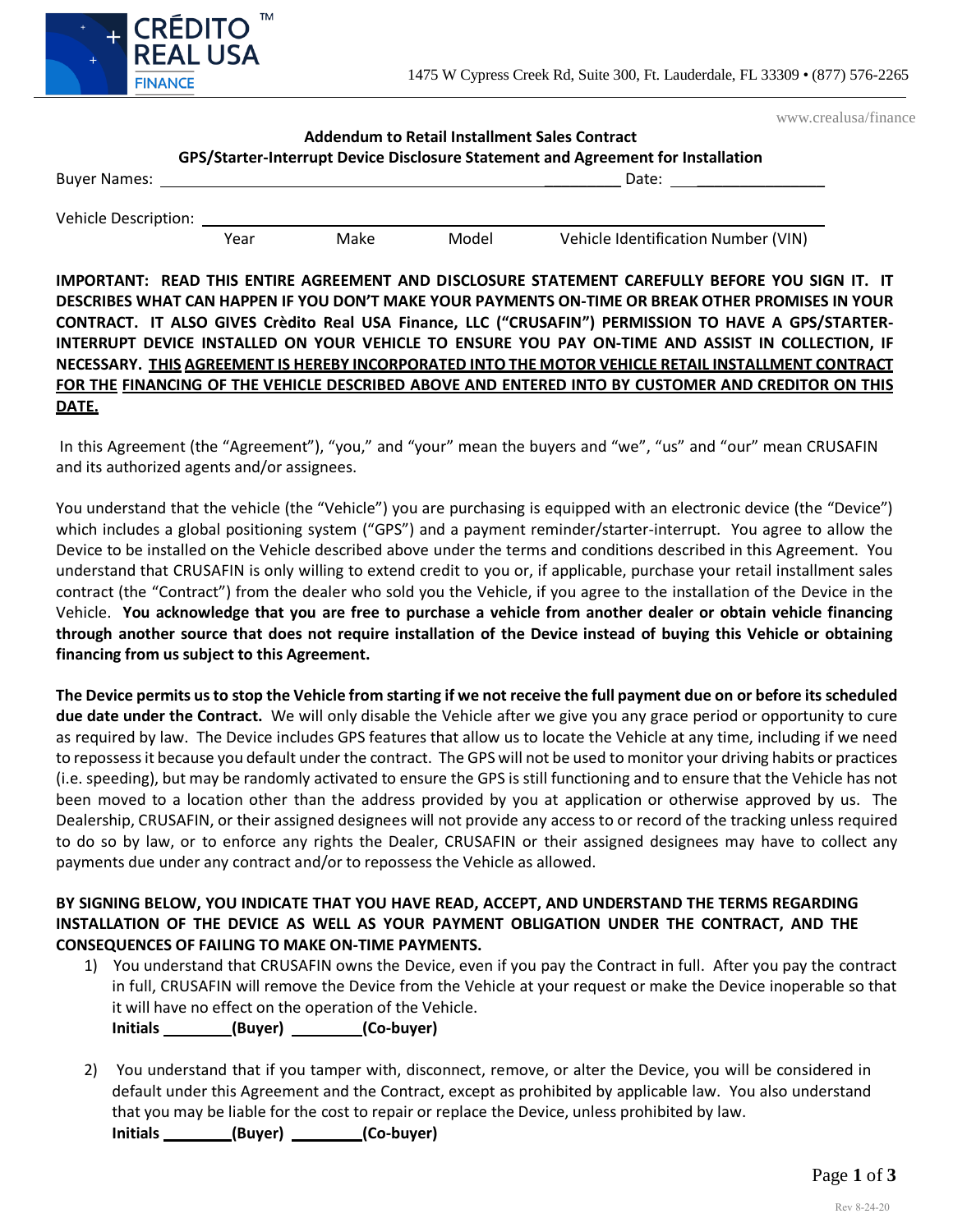

www.crealusa/finance

- 3) You agree not to attempt to nor remove, reinstall, repair, perform maintenance on, or tamper with the Device for any reason. You understand that CRUSAFIN or its assignees are the only authorized parties permitted to install, remove, repair, or perform maintenance on the Device or any of its parts, and you agree to give CRUSAFIN or its assignee access to the Vehicle if maintenance or repairs to the Device are necessary. **Initials (Buyer) (Co-buyer)**
- 4) You understand that CRUSAFIN may periodically activate the Device's GPS function to check the Vehicle's location even if you are not in default, but only to verify that the Device is functioning properly, or to confirm that the Vehicle has not been permanently moved to a location other than those addresses provided by you, or another address we approved.

Initials \_\_\_\_\_\_\_\_\_(Buyer) \_\_\_\_\_\_\_\_(Co-buyer)

- 5) You understand that we may remind you that a payment is coming due or is past due by sending an audible tone through the Device. If CRUSAFIN does not receive a full payment on or before its scheduled due date under the Contract, the Device will make the audible tone to remind you that a payment is past due. You understand that the tone will sound each time the ignition is turned on or off until the default is cured or, if you fail to cure the default, the Vehicle is disabled. The length and pattern of the tone may vary as the account becomes further past due. You understand that failure of the warning to sound does not excuse you from making your payments ontime. You also acknowledge that the warning may be heard by other parties who have not signed the Contract and you waive any right to privacy you may have with respect to others hearing this tone. Initials \_\_\_\_\_\_\_\_(Buyer) \_\_\_\_\_\_\_\_(Co-buyer)
- 6) You understand that if CRUSAFIN does not receive a full payment from you on or before the scheduled due date under the Contract, you will be considered in default under the terms of the Contract, and the Vehicle's starter may be disabled and the Vehicle will not start. We will track the location of the Vehicle if it is disabled. You will be unable to restart the Vehicle until you bring your payments current under the terms of the Contract or otherwise cure the default. If you fail to bring your payments current or otherwise cure the default, we may take any action the Contract or law allows us to take, including repossessing the Vehicle. We may use the Device's GPS to locate the Vehicle for repossession and any other purpose not prohibited by law. **Initials (Buyer) (Co-buyer)**
- 7) If the Vehicle has been disabled and you need to use the Vehicle because of an emergency, you may request emergency access from us so that you can start the Vehicle. Emergency access is temporary and will allow you to start the Vehicle for 24 hours after access is granted. If your default has not been cured by the end of the 24-hour period, we will disable the starter again. We are not waiving any of our rights under the Contract or the law by granting emergency access. **We will grant emergency access once during any calendar month, and may grant or deny any subsequent request at our discretion.**

You may request emergency access by calling the following numbers 24 hours a day, 7 days a week: If your vehicle is equipped with an Ituran device, you may call (866) 543-5433. If your vehicle is equipped with a Passtime device, you may call (800) 865-3260. See below for device type. Initials \_\_\_\_\_\_\_\_\_(Buyer) \_\_\_\_\_\_\_\_\_(Co-buyer)

8) You understand that CRUSAFIN can exercise itsrights, title and interest in the Contract at any time, and that any assignee of the Contract will have the same rights under the Contract and this Agreement. Initials \_\_\_\_\_\_\_\_\_(Buyer) \_\_\_\_\_\_\_\_(Co-buyer)